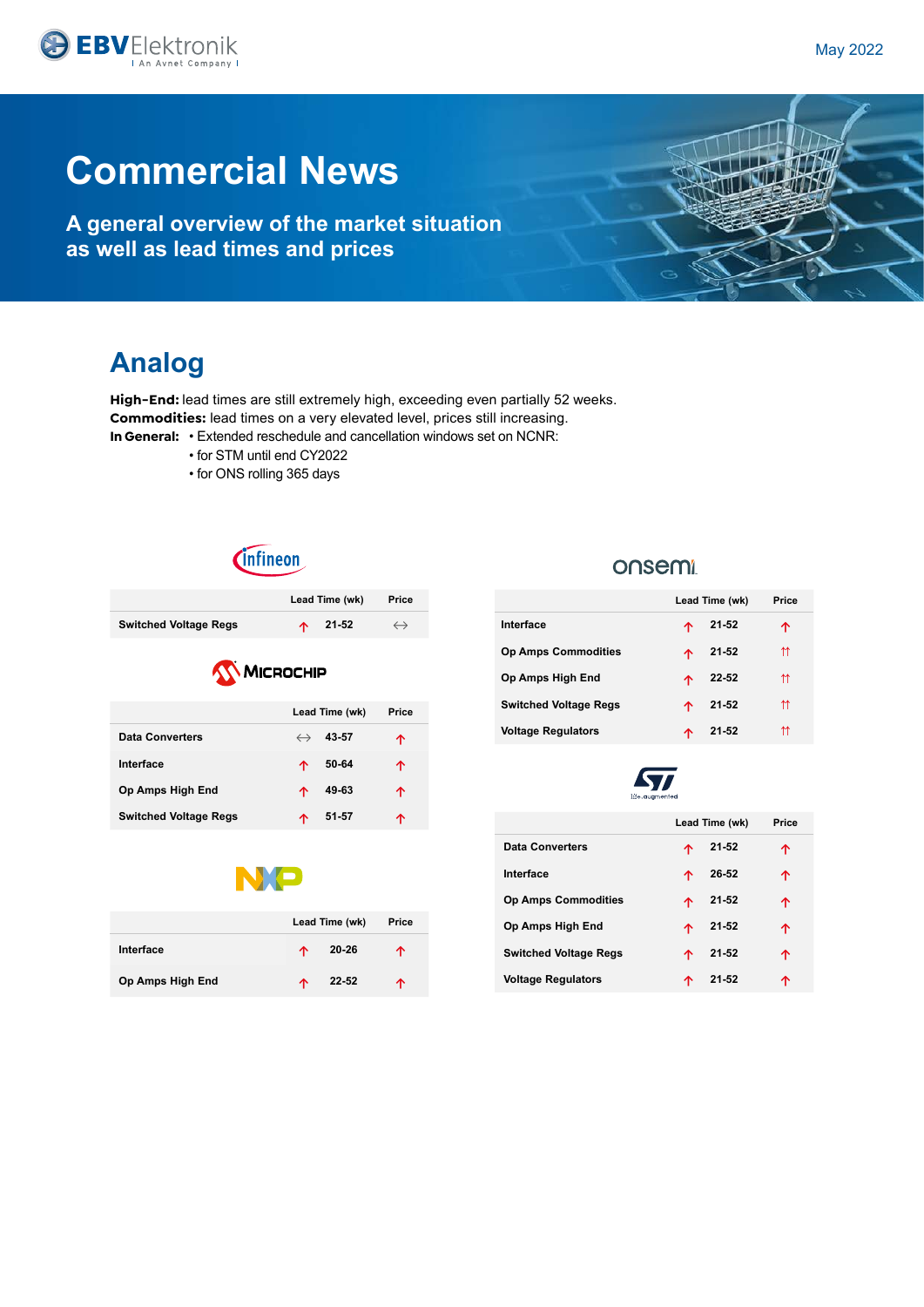**A general overview of the market situation as well as lead times and prices**

## **Discretes**

The semiconductor market worldwide continues to be tight. On top of the wafer shortage, the availability of raw materials in general is constraint. STMicroelectronics and onsemi implemented NCNR rules: STMicroelectronics NCNR until end of June CY22, onsemi NCNR for rolling 365 days. Nexperia has an extended reschedule and cancellation window of 90 days for standard devices.



### nexperia

|                              | Lead Time (wk) |       | Price |  |
|------------------------------|----------------|-------|-------|--|
| <b>Bi-polar Power</b>        | ↑              | 20-31 | ↑     |  |
| <b>Power MOSFETs</b>         | ᠰ              | 29-52 | ↑     |  |
| Small Signal <sup>x1</sup>   | ᠰ              | 18-39 | ↑     |  |
| TVS/Protection <sup>x1</sup> | ᠰ              | 26-36 | ↑     |  |
| Zener Diodes <sup>x1</sup>   | ́^             | 20-32 | ጥ     |  |

x1 for AECQ applications please use the new Q-versions



|                   | Lead Time (wk) |                  | Price |
|-------------------|----------------|------------------|-------|
| <b>RF Devices</b> |                | $\uparrow$ 28-52 | ↑     |
| <b>Sensors</b>    | 个              | 30-52            | ᠰ     |

### onsemi

|                       | Lead Time (wk) |       | Price |  |
|-----------------------|----------------|-------|-------|--|
| <b>Bi-polar Power</b> | ↑              | 30-52 | ↑     |  |
| <b>IGBT</b>           | ↑              | 35-52 | 个     |  |
| <b>Power MOSFETs</b>  | ↑              | 28-52 | 个     |  |
| <b>Rectifiers</b>     | 个              | 26-52 | 个     |  |
| <b>Small Signal</b>   | ᠰ              | 24-52 | 个     |  |
| <b>TVS/Protection</b> | ᠰ              | 26-52 | 个     |  |
| <b>Zener Diodes</b>   | ᠰ              | 26-52 | ↑     |  |
|                       |                |       |       |  |



|                       | Lead Time (wk) |           | Price |
|-----------------------|----------------|-----------|-------|
| <b>Bi-polar Power</b> | ᠰ              | 24-30     | ↑     |
| <b>IGBT</b>           | ᠰ              | 36-52     | ᠰ     |
| <b>Rectifiers</b>     | ᠰ              | 47-52     | ↑     |
| <b>Small Signal</b>   | ᠰ              | 42-52     | ↑     |
| <b>Thyristors</b>     | ᠰ              | $32 - 52$ | ᠰ     |
| <b>TVS/Protection</b> | ́↑             | 30-52     | ጥ     |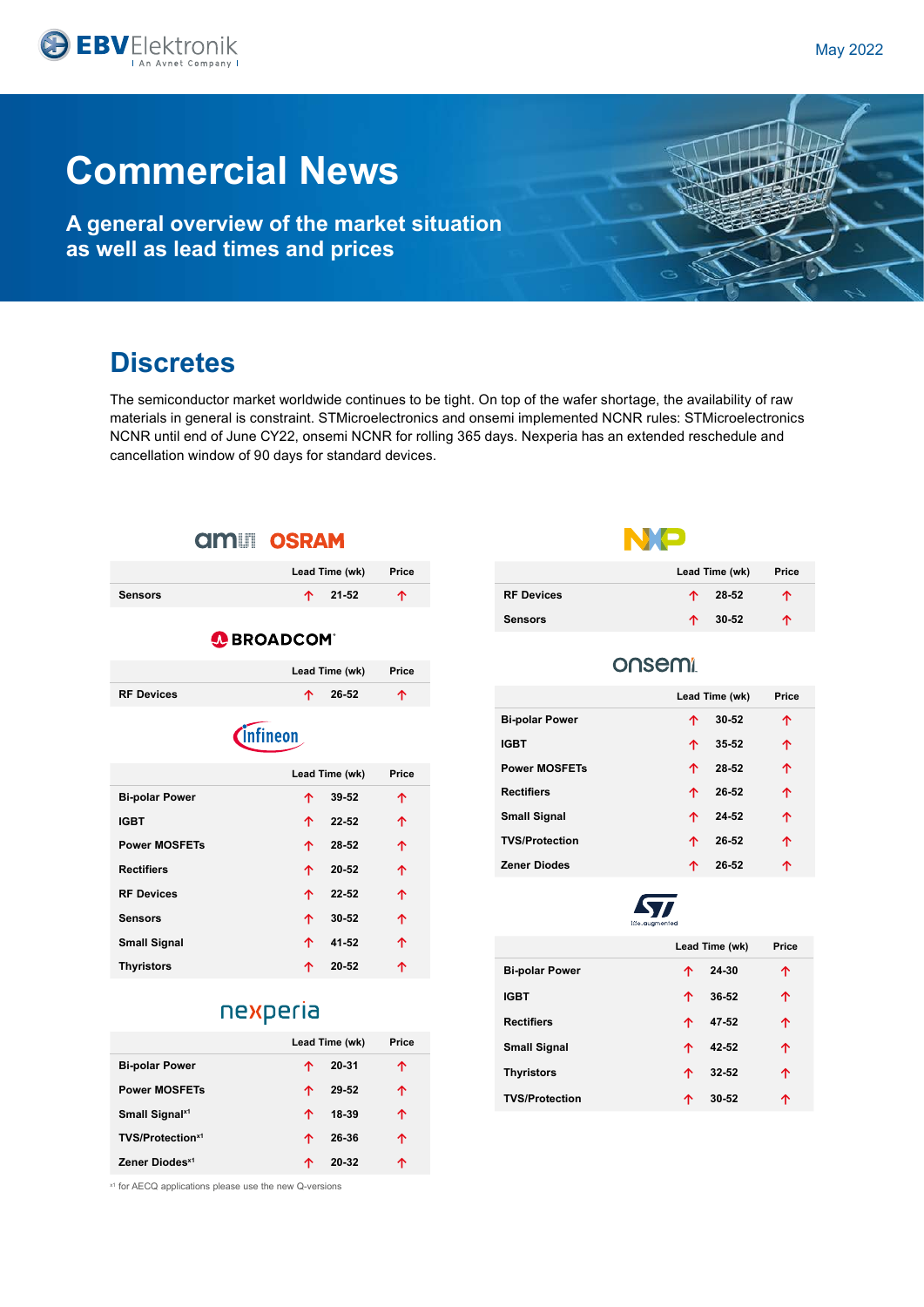

**A general overview of the market situation as well as lead times and prices**

## **Discretes**

The semiconductor market worldwide continues to be tight. On top of the wafer shortage, the availability of raw materials in general is constraint. STMicroelectronics and onsemi implemented NCNR rules: STMicroelectronics NCNR until end of June CY22, onsemi NCNR for rolling 365 days. Nexperia has an extended reschedule and cancellation window of 90 days for standard devices.

|                       |                | Lead Time (wk) | Price |
|-----------------------|----------------|----------------|-------|
| <b>Power MOSFETs</b>  | 个              | 29-52          |       |
|                       | <b>VISHAY.</b> |                |       |
|                       |                | Lead Time (wk) | Price |
| <b>Power MOSFETs</b>  | 个              | $30 - 52$      | ↑     |
| <b>Rectifiers</b>     | 个              | $22 - 52$      | ተ     |
| <b>Small Signal</b>   | 个              | 34-52          | 个     |
| <b>Thyristors</b>     | 个              | 28-52          | 个     |
| <b>TVS/Protection</b> | 个              | $31 - 52$      | 个     |
| <b>Zener Diodes</b>   | ኍ              | 24-52          |       |

### **TOSHIBA**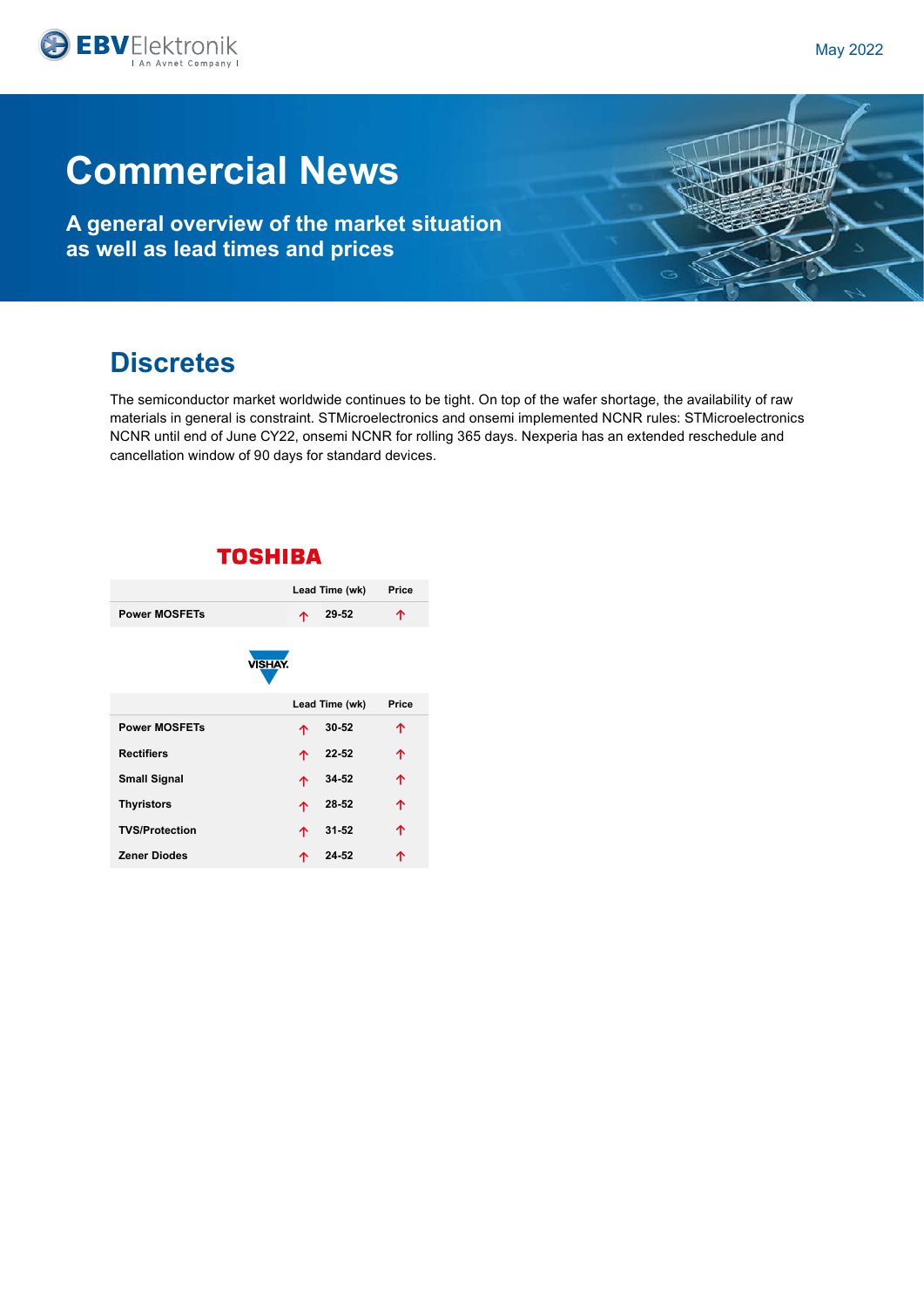**A general overview of the market situation as well as lead times and prices**

## **Memory**

### **ALL PRICE TENDENCIES ARE INDICATED IN USD**

Please provide long-term demand on all technologies. Forecast/Order backlog is key for supply. **General situation:** Prices and lead times still on a high level, first indication for improving availability. **DRAM:** allocation, DDR3/LPDDR4 supply constrained, lead times stabilized. **NAND Flash:** allocation, supply constrained on specific technologies (eMMC, SLC).

**NOR Flash:** allocation, supply very constrained, Shanghai lockdown impacts supply additionally,

pricing and lead times on a high level. **SRAM:** supply constraints on specific technologies.



|                         | Lead Time (wk)             | Price |
|-------------------------|----------------------------|-------|
| <b>Serial NOR Flash</b> | $^{\prime\prime}$<br>24-36 | 个     |



|             | Lead Time (wk) |                  | Price |
|-------------|----------------|------------------|-------|
| <b>FRAM</b> |                | $\uparrow$ 24-30 | ᠰ     |



|                   | Price             |                                                                                        |
|-------------------|-------------------|----------------------------------------------------------------------------------------|
| ⇈                 | $\leftrightarrow$ |                                                                                        |
| ⇈                 | $\leftrightarrow$ |                                                                                        |
| ⇈                 | $\leftrightarrow$ |                                                                                        |
| ⇈                 | $\leftrightarrow$ |                                                                                        |
|                   | $\leftrightarrow$ |                                                                                        |
| $\leftrightarrow$ | $\leftrightarrow$ |                                                                                        |
|                   |                   | Lead Time (wk)<br>44-52<br>44-52<br>36-42<br>36-42<br>$\leftrightarrow$ 24-36<br>24-36 |

x1 Allocation



|                                        |   | Lead Time (wk) | Price             |
|----------------------------------------|---|----------------|-------------------|
| <b>DDR/mobile DDR</b>                  | 个 | 12-24          | 个                 |
| DDR2/LPDDR2                            | ⇈ | 12-32          | ⇈                 |
| DDR3/DDR3L                             | ⇈ | 16-40          | ⇈                 |
| DDR4/LPDDR4                            | 个 | 16-24          | 个                 |
| Managed NAND (eMMC, UFS) <sup>x1</sup> | ⇈ | 40             | 个                 |
| <b>NAND (SLC, MLC, TLC, 3D)</b>        | 个 | 16-24          | 个                 |
| Parallel NOR Flash <sup>x1</sup>       | 个 | $14 - 18$      | 个                 |
| <b>SDRAM/mobile SDRAM</b>              | ⇈ | 12-36          | 个                 |
| Serial NOR Flash <sup>x1</sup>         | ⇈ | $20 - 40$      | 个                 |
| <b>SRAM Asynch.</b>                    | 个 | $8 - 12$       | $\leftrightarrow$ |
| <b>SRAM Synch.</b>                     | 个 | $8-12$         | $\leftrightarrow$ |

x1 Allocation

## **KIOXIA**

|                          | Lead Time (wk)          | Price             |
|--------------------------|-------------------------|-------------------|
| Managed NAND (eMMC, UFS) | $\leftrightarrow$ 24-36 | ᠰ                 |
| NAND (SLC, MLC, TLC, 3D) | $\leftrightarrow$ 20-28 | ᠰ                 |
| SSD                      | 12-16                   | $\leftrightarrow$ |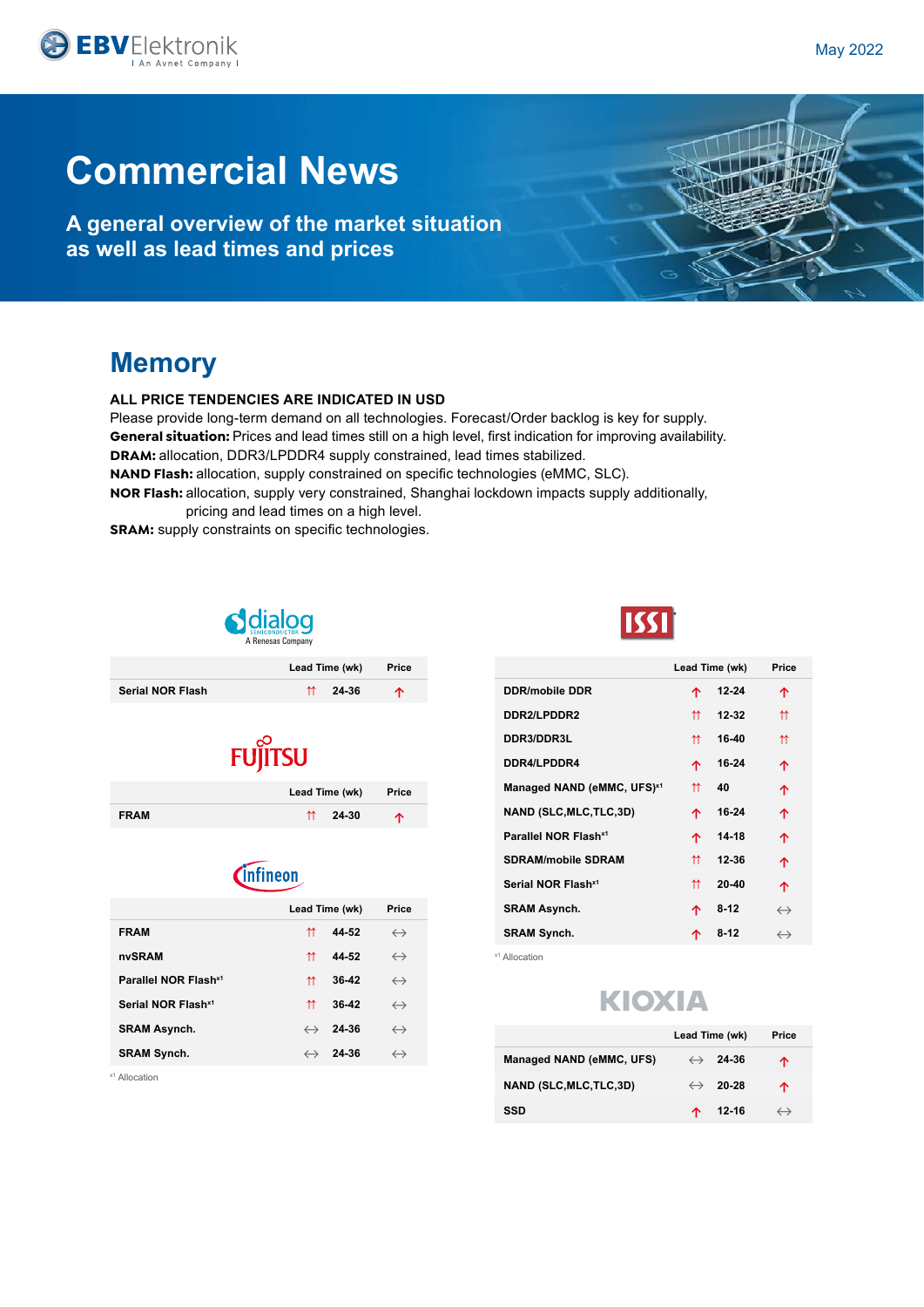**A general overview of the market situation as well as lead times and prices**

## **Memory**

### **ALL PRICE TENDENCIES ARE INDICATED IN USD**

Please provide long-term demand on all technologies. Forecast/Order backlog is key for supply. **General situation:** Prices and lead times still on a high level, first indication for improving availability. **DRAM:** allocation, DDR3/LPDDR4 supply constrained, lead times stabilized. **NAND Flash:** allocation, supply constrained on specific technologies (eMMC, SLC).

**NOR Flash:** allocation, supply very constrained, Shanghai lockdown impacts supply additionally, pricing and lead times on a high level.

**SRAM:** supply constraints on specific technologies.



|                         |   | Lead Time (wk) | Price |
|-------------------------|---|----------------|-------|
| <b>EEprom</b>           | ⇈ | 5-52           | ↑     |
| Eprom                   | ⇈ | $5 - 52$       | ↑     |
| <b>Serial NOR Flash</b> | ⇈ | 24-28          | ᠰ     |

## Micron

|                                        | Lead Time (wk)    | Price                   |                   |
|----------------------------------------|-------------------|-------------------------|-------------------|
| DDR/mobile DDR <sup>x1</sup>           | $\leftrightarrow$ | 20-24                   | $\leftrightarrow$ |
| DDR2/LPDDR2x1                          |                   | $\leftrightarrow$ 20-24 | $\leftrightarrow$ |
| DDR3/DDR3L <sup>x1</sup>               |                   | $\leftrightarrow$ 24-28 | $\leftrightarrow$ |
| DDR4/LPDDR4x1                          | 个                 | 24-28                   | 个                 |
| Managed NAND (eMMC, UFS) <sup>x1</sup> | 个                 | 24-28                   | 个                 |
| microSD <sup>x1</sup>                  | $\leftrightarrow$ | 20-24                   | $\leftrightarrow$ |
| NAND (SLC, MLC, TLC, 3D) <sup>x1</sup> | 个                 | 24-28                   | $\leftrightarrow$ |
| Parallel NOR Flash <sup>x1</sup>       | ⇈                 | 52                      | 个                 |
| SDRAM/mobile SDRAM <sup>x1</sup>       |                   | $\leftrightarrow$ 20-24 | $\leftrightarrow$ |
| Serial NOR Flash <sup>x1</sup>         | ⇈                 | 52                      | 个                 |
| SSD <sup>x1</sup>                      |                   | $\leftrightarrow$ 20-24 | $\leftrightarrow$ |

x1 Allocation

### onsemi

|                         | Lead Time (wk) | Price    |   |
|-------------------------|----------------|----------|---|
| <b>EEprom</b>           |                | $+ 7-21$ | ᠰ |
| <b>Serial NOR Flash</b> | 不              | 16-20    | ᠰ |

### RENESAS

|                       | Lead Time (wk)         | Price             |
|-----------------------|------------------------|-------------------|
| <b>EEprom</b>         | $\leftrightarrow$ 8-12 | $\leftrightarrow$ |
| <b>FIFO</b>           | 16-20<br>个             | ⇈                 |
| <b>SRAM Asynch.</b>   | $20 - 24$<br>个         | ⇈                 |
| <b>SRAM Multiport</b> | 16-20<br>∧             | ⇈                 |
| <b>SRAM Synch.</b>    | $20 - 24$<br>∧         | ⇈                 |

### **SAMSUNG**

|                                        |   | Lead Time (wk)          | Price             |
|----------------------------------------|---|-------------------------|-------------------|
| DDR3/DDR3Lx1                           | ᠰ | 14-20                   | $\leftrightarrow$ |
| DDR4/LPDDR4x1                          |   | $\leftrightarrow$ 10-12 | $\leftrightarrow$ |
| Managed NAND (eMMC, UFS) <sup>x1</sup> |   | $\leftrightarrow$ 12-16 | $\leftrightarrow$ |
| $SSD^{x1}$                             |   | $\leftrightarrow$ 10-12 | $\leftrightarrow$ |

x1 Allocation



|               |    | Lead Time (wk) | Price             |
|---------------|----|----------------|-------------------|
| <b>EEprom</b> | 11 | 8-52           | ↑                 |
| <b>NVRAM</b>  | ᠰ  | 16-24          | $\leftrightarrow$ |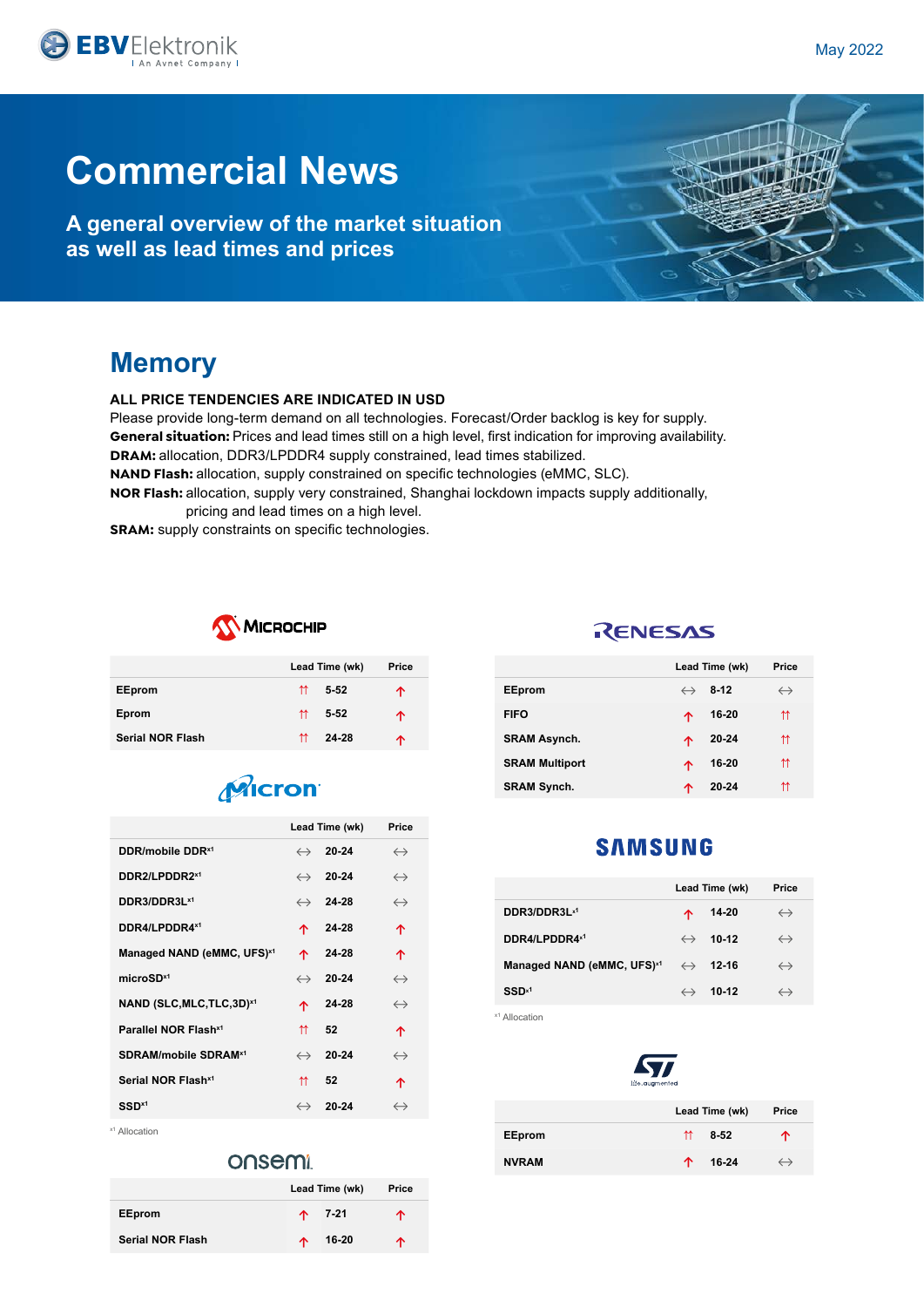**A general overview of the market situation as well as lead times and prices**

## **Opto**

Lead times remain on a very high level. **ams-Osram:** some LED product families are still on allocation. Partially price increases. **ONS:** NCNR until end of CY22. **Osram DS:** very constraint supply on LED Drivers.

### **AMILI OSRAM**

|                                                      | Lead Time (wk)    |         | Price             |
|------------------------------------------------------|-------------------|---------|-------------------|
| <b>LED's High Power</b>                              | ⇈                 | 10-36   | $\leftrightarrow$ |
| <b>LEDs High Power General</b><br>Lighting           | ⇈                 | 10-34   | $\leftrightarrow$ |
| LEDs Infrared <sup>x1</sup>                          | 个                 | 12-38   | ኍ                 |
| <b>LEDs Low/Mid Power</b>                            | ⇈                 | 10-26   | ↑                 |
| <b>LEDs Low/Mid Power</b><br><b>General Lighting</b> | $\leftrightarrow$ | $10-12$ | ⇈                 |

x1 SFH2500/SFH4551: 40-50 weeks

## bridgelux.

|                                                      | Lead Time (wk) |                       | Price             |
|------------------------------------------------------|----------------|-----------------------|-------------------|
| <b>LEDs High Power General</b><br>Lighting           |                | $\leftrightarrow$ 4-6 | $\hookrightarrow$ |
| <b>LEDs Low/Mid Power</b><br><b>General Lighting</b> | ∧              | 4-6                   | $\hookrightarrow$ |

### **O** BROADCOM

|                           | Lead Time (wk) | Price |                   |
|---------------------------|----------------|-------|-------------------|
| Coupler                   | ⇈              | 18-52 | ᠰ                 |
| <b>LEDs High Power</b>    | ⇈              | 10-30 | $\leftrightarrow$ |
| <b>LEDs Low/Mid Power</b> | ́↑             | 16-20 | ́↑                |

#### **EVERLIGHT**

|                           | Lead Time (wk) |          | Price             |
|---------------------------|----------------|----------|-------------------|
| Coupler                   | ⇈              | 18-30    | ↑                 |
| <b>LED's High Power</b>   | ⇈              | $8-26$   | $\leftrightarrow$ |
| <b>LEDs Infrared</b>      | ⇈              | $6 - 24$ | ↑                 |
| <b>LEDs Low/Mid Power</b> | ᠰ              | 22-24    | ↑                 |
| <b>LEDs Ultraviolet</b>   | ́              | $6 - 20$ | $\leftrightarrow$ |

### **LEDIL®**

|                  | Lead Time (wk)        | Price |
|------------------|-----------------------|-------|
| <b>LED Optic</b> | $\leftrightarrow$ 4-6 | ↑     |

### **EDLUMINUS**

|                                                      | Lead Time (wk) |                        | Price             |
|------------------------------------------------------|----------------|------------------------|-------------------|
| <b>LED's High Power</b>                              |                | $\leftrightarrow$ 6-10 | $\leftrightarrow$ |
| <b>LEDs High Power General</b><br>Lighting           |                | $\leftrightarrow$ 6-8  | $\leftrightarrow$ |
| <b>LEDs Infrared</b>                                 | 个              | 6-12                   | ↑                 |
| <b>LEDs Low/Mid Power</b><br><b>General Lighting</b> |                | $\leftrightarrow$ 6-8  | $\leftrightarrow$ |
| <b>LEDs Ultraviolet</b>                              |                | 6-8                    | $\leftrightarrow$ |

### onsemi

|         | Lead Time (wk)   | Price |
|---------|------------------|-------|
| Coupler | $\uparrow$ 12-52 | ₩     |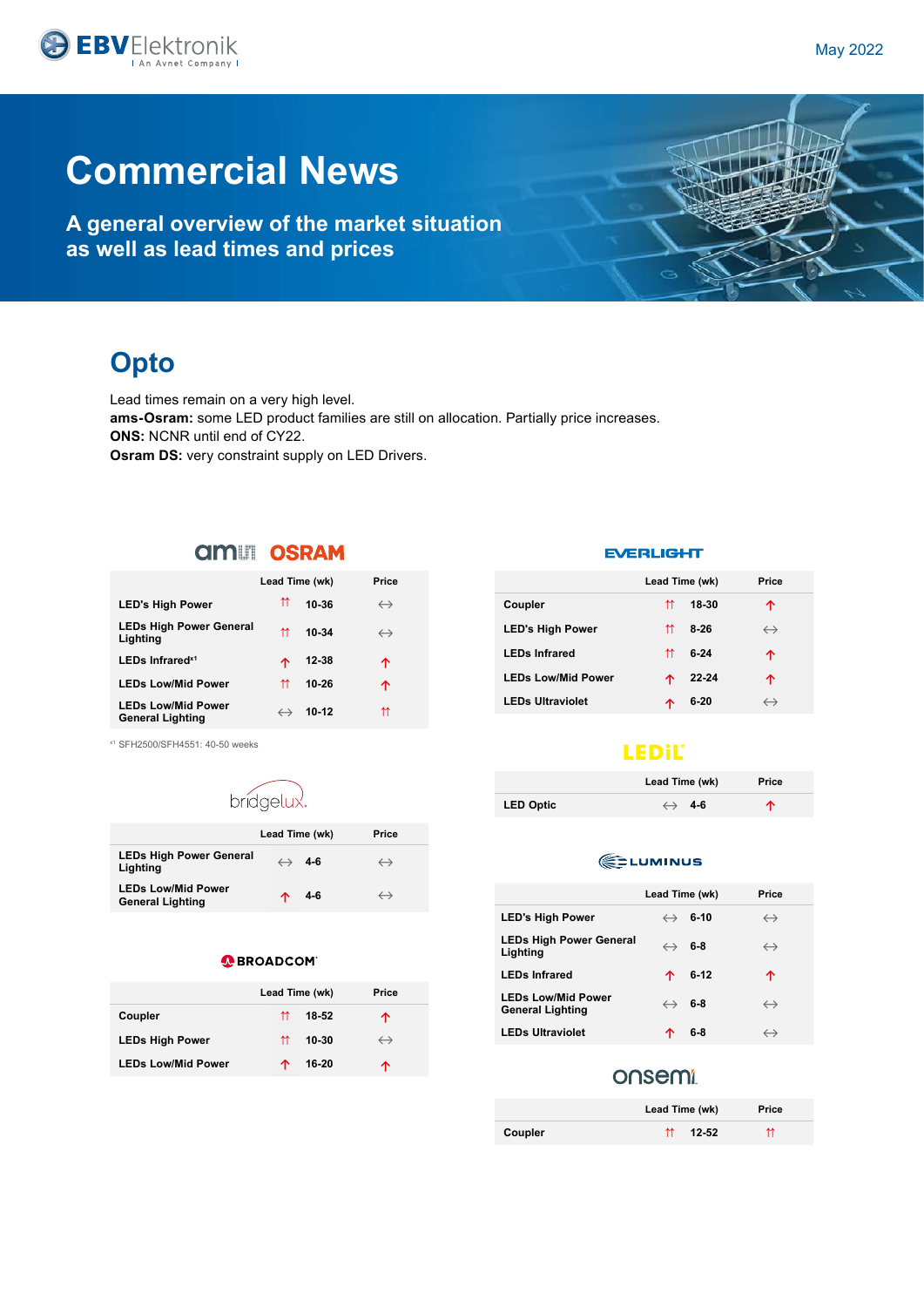

**A general overview of the market situation as well as lead times and prices**

## **Opto**

Lead times remain on a very high level. **ams-Osram:** some LED product families are still on allocation. Partially price increases. **ONS:** NCNR until end of CY22. **Osram DS:** very constraint supply on LED Drivers.

### **OSRAM**

|                   | Lead Time (wk)                 | Price |
|-------------------|--------------------------------|-------|
| <b>LED Driver</b> | $^{\prime\prime}$<br>$20 - 40$ | ᠰ     |
| <b>LED Moduls</b> | 16-18<br>本                     | ᠰ     |

### RENESAS

|         | Lead Time (wk)      | Price |
|---------|---------------------|-------|
| Coupler | $\uparrow$<br>12-30 | ⇈     |

### **SAMSUNG**

|                                                             | Lead Time (wk)             | Price             |
|-------------------------------------------------------------|----------------------------|-------------------|
| <b>LED's High Power</b>                                     | 12-14<br>$\leftrightarrow$ | $\leftrightarrow$ |
| <b>LEDs High Power General</b><br>Lighting <sup>x1</sup>    | $\leftrightarrow$ 12-14    | $\leftrightarrow$ |
| <b>LEDs Low/Mid Power</b>                                   | $\leftrightarrow$ 8-10     | ኍ                 |
| <b>LEDs Low/Mid Power</b><br>General Lighting <sup>x2</sup> | $\leftrightarrow$ 8-10     | ጥ                 |

x1 Increased lead times for LH351C/H

x2 Price increases on LM281B+ & LM281BZ+

### **TOSHIBA**

|         | Lead Time (wk) | Price |
|---------|----------------|-------|
| Coupler | $12 - 52$<br>⇈ |       |
|         | <b>VISHAY.</b> |       |
|         | Lead Time (wk) | Price |

| Coupler                     | ₩ | $12 - 48$ | ⇈                 |
|-----------------------------|---|-----------|-------------------|
| <b>LED's High Power</b>     | ⇈ | $7 - 52$  | $\leftrightarrow$ |
| LEDs Infrared <sup>x1</sup> | ⇈ | $6-24$    | ↑                 |
| <b>LEDs Low/Mid Power</b>   | ⇈ | 10-32     | ⇈                 |
| <b>LEDs Ultraviolet</b>     |   | $6-20$    |                   |

x1 0805 SMD up to 35 weeks; IR receiver up to 18 weeks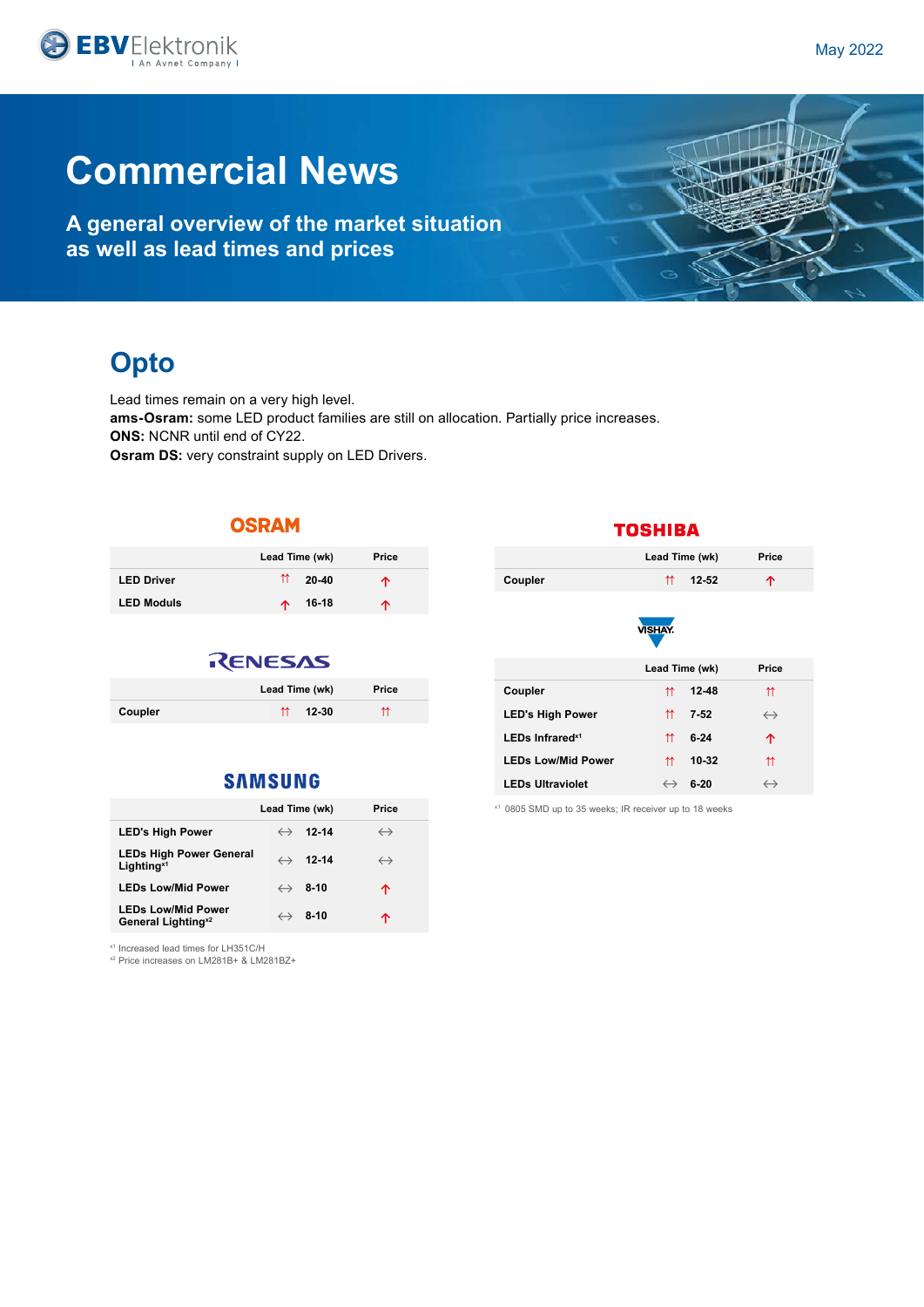**A general overview of the market situation as well as lead times and prices**

## **MCU & DSP**

Microcontroller lead times are still on a very high level. **NXP** is at 30-50 weeks, **REN** is at 30-34 weeks, Renesas DSP2023 program will be introduced, **STM** still on allocation for several families.

**Microchip:** lead time is further increasing and we do not see a recovery until end of 2022. We strongly recommend to check and update your PSP agreements to shorten lead time. Please highlight problems regarding EOL of AT89C51 to your Global Sales Service.

STM changed the NCNR rules: NCNR until end of June CY22.



|               | Lead Time (wk) | Price |
|---------------|----------------|-------|
| 8 Bit         | 52-58<br>个     | ⇈     |
| 16 Bit        | 52-58<br>个     | ⇈     |
| <b>32 Bit</b> | 52-58<br>ᠰ     | m     |

| <b>WICROCHIP</b> |                |       |  |
|------------------|----------------|-------|--|
|                  | Lead Time (wk) | Price |  |
| 8 Bit AVR        | $57 - 71$<br>个 | ↑     |  |
| 8 Bit PIC        | 50-64<br>个     | 个     |  |
| 16 Bit           | 61-75<br>个     | 个     |  |
| <b>32 Bit</b>    | 57-71<br>ኍ     | ጥ     |  |

RENESAS

|                           | Lead Time (wk) | Price |
|---------------------------|----------------|-------|
| <b>MCUs</b><br>$\uparrow$ | 30-34          | ⇈     |



|               | Lead Time (wk) | Price |
|---------------|----------------|-------|
| 8 Bit         | $\uparrow$ 52  | ኍ     |
| 16 Bit        | $\uparrow$ 52  | ኍ     |
| <b>32 Bit</b> | -52<br>个       |       |



|               | Lead Time (wk) |           | Price      |
|---------------|----------------|-----------|------------|
| 8 Bit         | ⇈              | $30 - 50$ | ⇈          |
| 16 Bit        | ↑              | 30-50     | $\uparrow$ |
| <b>32 Bit</b> | ⇈              | 30-50     | $\uparrow$ |
| i.MX          | ⇈              | 30-50     | ⇈          |
| <b>DSP</b>    | ⇈              | 30-50     | ⇈          |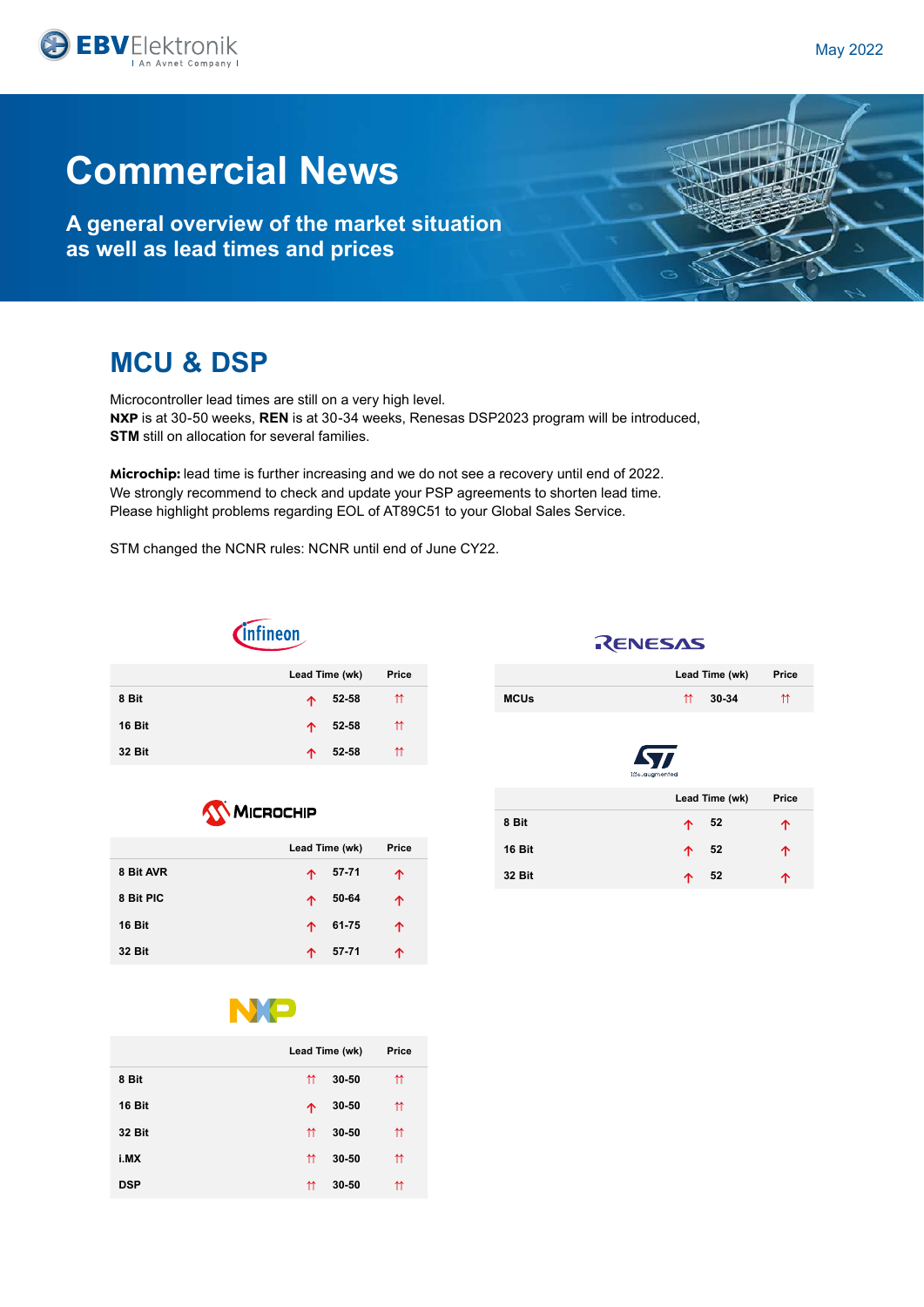

**A general overview of the market situation as well as lead times and prices**

## **Program. Logic**

**Xilinx:** general price increase announced for November, Spartan 6 family will go on allocation. Backlog on NCNR.

| <b>WICROCHIP</b> |                |       |  |
|------------------|----------------|-------|--|
|                  | Lead Time (wk) | Price |  |
| Program. Logic   | 52-66          |       |  |

| AMDA<br><b>XILINX</b> |       |
|-----------------------|-------|
| Lead Time (wk)        | Price |